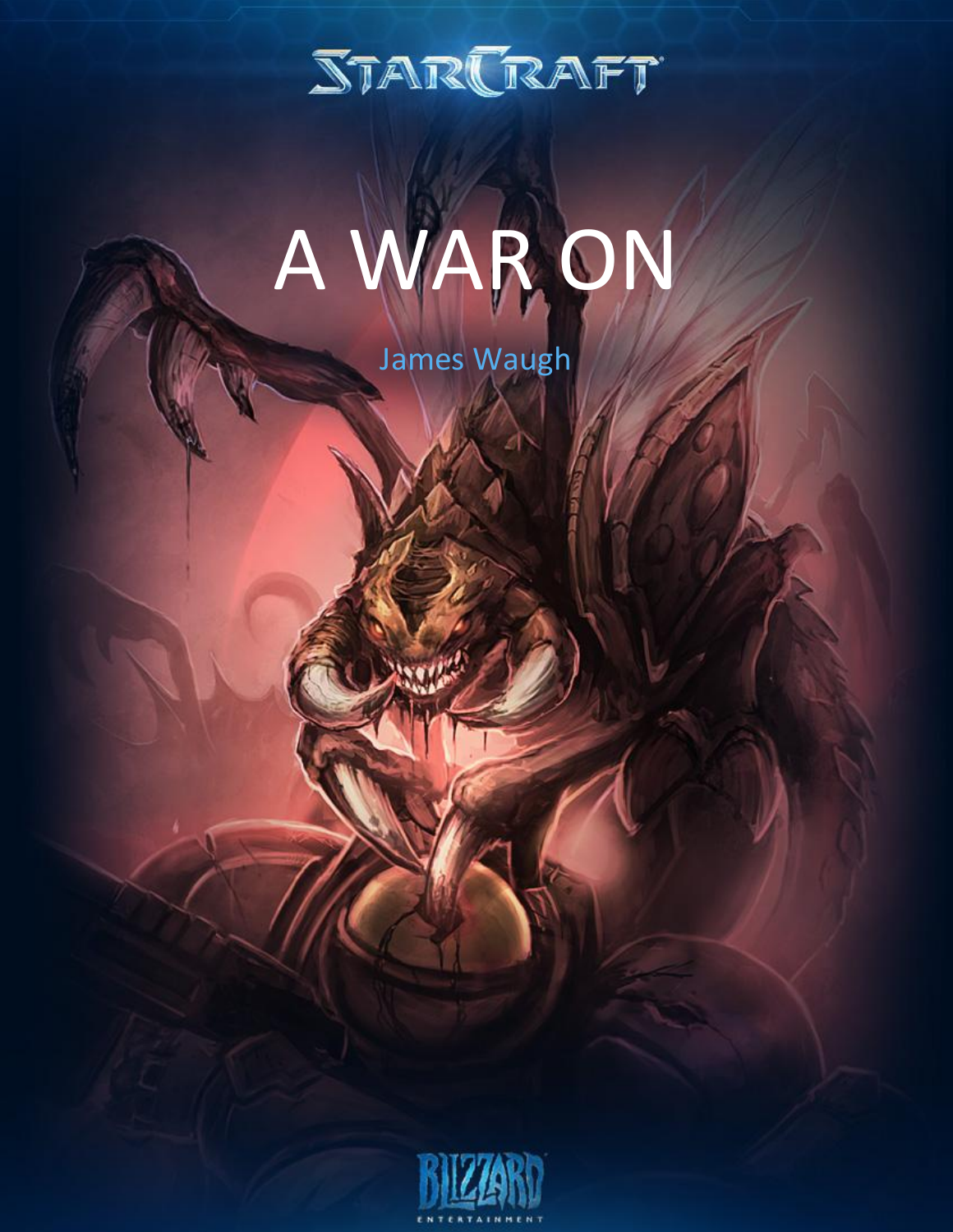The zerglings got Irmscher at the Battle of Lawndale 12, a backwater incursion during the Brood War that no one ever writes about in the history books.

Irmscher was only a kid, right out of upper school, fresh faced and full of piss and vinegar, the type that never lasts long in the Dominion Marine Corps. At 18, with no real prospects, he went door to door selling unregulated fones to make enough money to take girls out and pay rent. One day he knocked on the door of Sergeant Robert Maury, a Dominion marine recruiter who wasn't all that interested in Irm's wares. Three days later he was on a dropship to Turaxis II for boot camp, getting his head filled with stories of heroic combat, legendary R&R trips, and the glory of earning medals. But fighting zerg wasn't exactly the eminent career path he was told it would be. There was nothing glorious about watching men, though more often than not it was watching boys, be shredded alive in front of you, savagely ripped apart by monsters, blood spurting from their mouths and filling their CMC's helmets like a macabre daiquiri blender.

At nights when all of Rho Squadron were huddled together in the dank innards of a quickly set-up barracks, he'd pull up a picture on one of his unregulated fones and show the boys "the girl I'm gonna go and get once this war is over." She was a pretty blonde thing with looping, curly hair worn in the fashion of the Marlowe elite. Her name was Mary Lou, and he'd met her just days before meeting Sgt. Maury. "Hell… you ain't gonna get any of that, boy. That there is high class," Birch, an older marine, would razz him. "She's more suited for a stud like me."

They'd met at one of the underground stimbars that were supposed to be illegal, unless you were wealthy enough to own one or knew the right people who could get you in. It was a torrid night that he only remembered in adrenaline-filled flashes of memory—dancing, laughing, Scotty Bolger's. He said they kissed. At least, he thought they did. He hoped. He got her contact info after, and they'd shared exorbitantly priced interplanetary messages ever since. As the weeks went on and he spent more and more time on the front lines, a gasp away from death, she slowly became more than a girl to him. She was an idea. An idea of a time when he didn't spend his days in heavy CMC armor, huddled together with a bunch of older marines, more like brothers, teasing him about every little thing that came out of his "naïve" mouth, Irm praying for the days he'd no longer be "the kid." Her image reminded him of a time before he'd heard the sound of a swarm of zerglings charging toward him, before he knew the feeling of certainty that there would be blood and gore and death. That sort of knowledge changed a man.

"You'll see," he'd always say with the dreamer's smile of the ignorant, gazing at her image, getting lost in its potential. "Yep, you, sir, will see."

The day the zerglings got Irmscher wasn't all that different than countless other days in war. Most of them were spent waiting. They were spent sitting around and listening to the wind howl and fade into a dull quiet. It was a pregnant quiet with a dark promise.

Rho Squad had been assigned to hold the line and defend Lawndale 12, a small communications relay on the south peninsula of Anselm. They'd dug deep trenches around the satellite system a week before and set up bunkers and two siege tanks on the perimeter. A base had been established to receive data and beam it out to the fleets deep in the sector. A barracks had been built as well, but Rho Squad never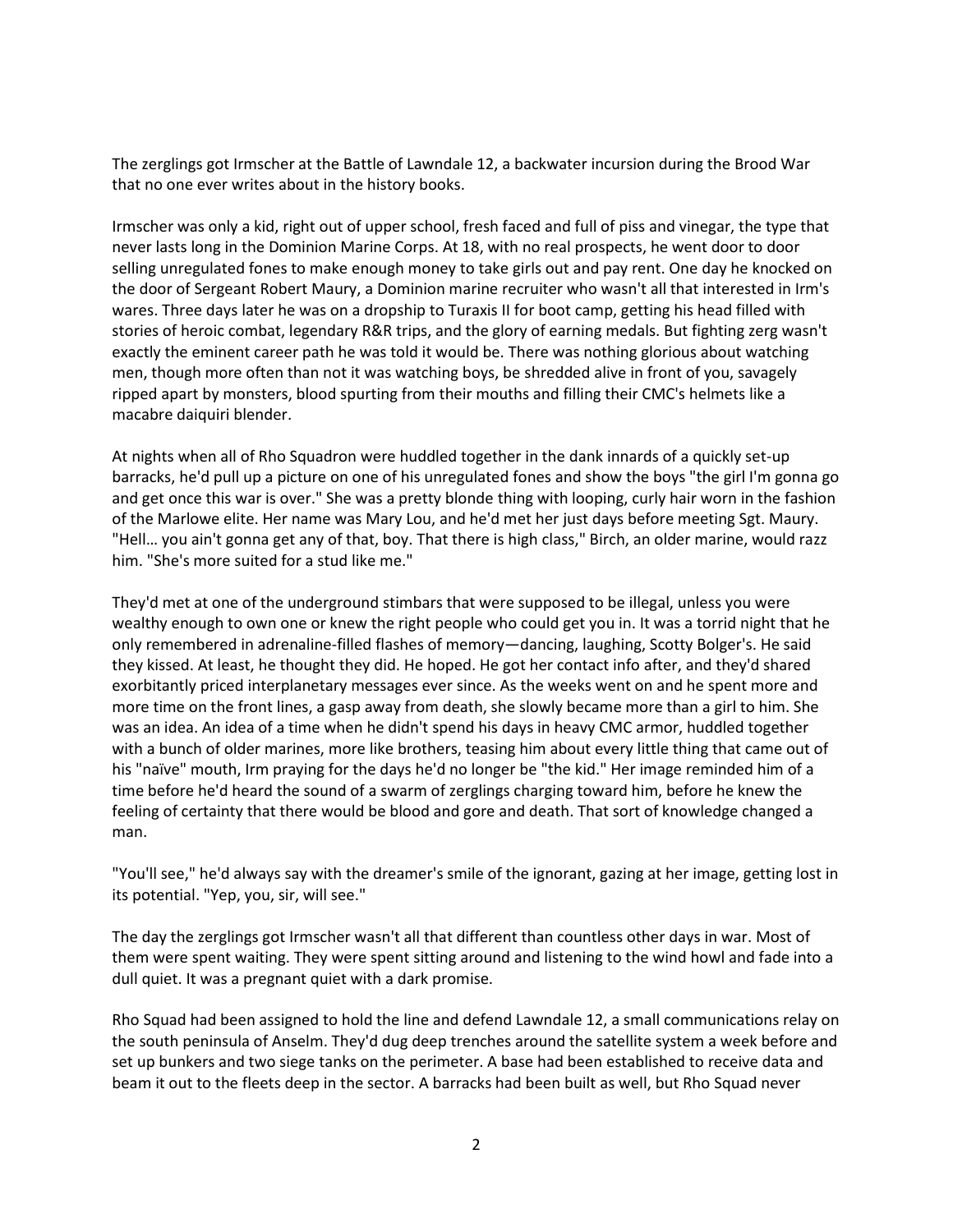spent time in it. Precious seconds out of the field could mean death in an assault, so the discomfort of dirt-laden trenches became their home.

No one had thought the zerg would ever really attack Lawndale. The strategic value in the grand scheme of the war was minute. So when the alarm ripped through the silence and Virgil Caine, Rho Squadron's sergeant, began barking orders, his marines all scrambled to their feet and prepared for the worst. But it wasn't the worst. It was suicide for the zerglings. There was no real point. The beasts were outnumbered and outclassed. Still the stupid, seemingly mindless xenos came anyway.

You'd hear them way before you'd see them, yards out, the churning buzz of their chittering rattling into your ears.

"Why they coming? What could they possibly want?" Irmscher could see them now, twenty slavering zerglings, teeth bared, talons poised, horrific ooze frothing from their mouths, their strong legs propelling them forward. They looked like rabid and mutated dogs turned loose by some cruel master.

Irmscher would never get answers to his questions. The sound of hypersonic spikes filled the air, and there was no more time to consider. There was only action.

The zerglings were outnumbered, but it didn't matter; it was as if any terran death was worth their own ten times over. Rho Squad quickly realized that command had made a bad decision in ordering the trenches dug. Several zerglings crawled their way into the tight confines, and, given the bulk of the CMC armor the marines wore, many of Rho Squad were trapped in there with them, friendly fire hailing down and crashing into the makeshift dirt walls.

Irmscher screamed when the zerglings got him. He howled as a razor-sharp talon ripped through his visor and pushed deep through his clavicle, followed by another, which tore open his armor as if it were a tin can.

He was still alive when the last of the bastards were killed. He was still wondering why they had assaulted when they had no chance of survival. He was wondering why they'd come just to kill so few, to kill him. As he faded away, stims jutting into his veins, heart slowing to a gentle thump, thump, his CMC suit safeguards trying to seal off torn arteries, Birch cradling his frame while Sgt. Caine watched, Irmscher whispered, "Mary Lou."

\*\*\*

Virgil Caine screamed into the darkness. He had sweat through his sheets during the night and now was cold from kicking the covers off of his naked body.

"Virgil!" Rufi said, clutching his arm and pulling him back down to the softness of their pillows and her lips. "You're here, baby. You're with me." She nuzzled his strong shoulder, her delicate blonde hair like silk against the stone of his muscles. Virgil was breathing hard, almost panting. His chest heaved up and down and his heart pounded.

"Hell. I'm… I'm sorry, Ru… I'm…"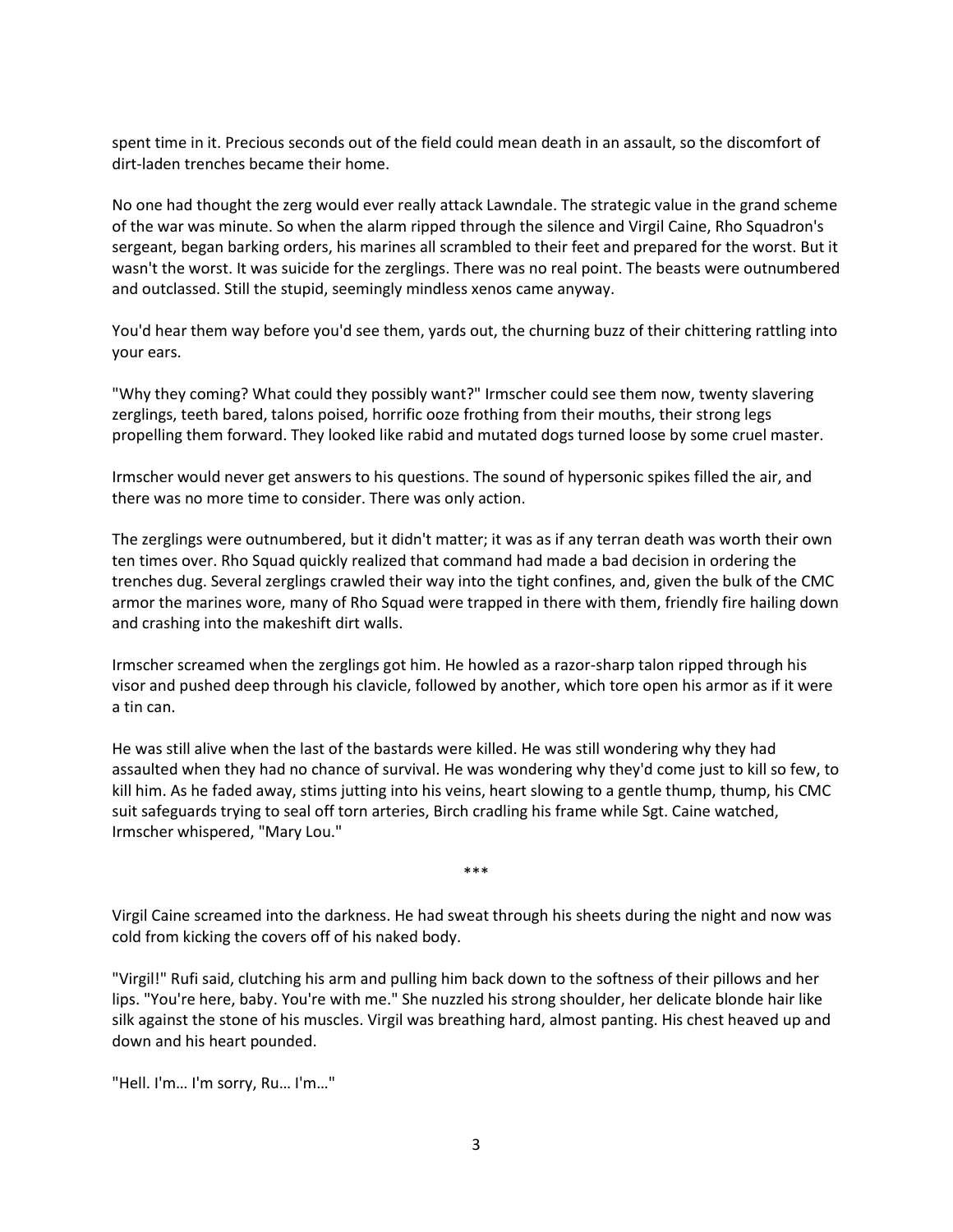"Shhh. Hush, baby. I know. I know."

Over the year of their courtship she had grown used to his night terrors… his memories. When they got engaged, she committed to living with them. She had grown used to the times when she'd wake him up, wiping the tears off of his face, staring at the tender incongruity of a man of his size, his strength, crying in his sleep. It was just one more thing that made her love him.

"I just… They're back, baby. I can't believe they're back. I always knew, but… a man hopes, you know?"

*A woman does too*, she thought. "You're not answering the recall, Virgil. You don't have to go back. I told you. We decided: Daddy will take care of this. We gonna start over. Ain't no one is going to find out who you are. No one needs to know where you been. Tomorrow night, all this worry will be behind you."

He thought about those words a moment before answering. He thought of the possibility of not being the man who had faced down the zerg during the Brood War, the man who'd held the line against wave after wave of zerglings during those long months and survived. He didn't know who he was without that part of his life, and the thought of finding out was one of the more terrifying things he'd ever experienced.

"I know, Ru. I know. Part of me, though… I've never been a man to run before."

"You ain't runnin'. Damn it, Mengsk got his best outta you. He's got new marines to deal with this. What the hell he ever do for you, huh? For us? Daddy paid for your surgeries, not the Dominion. You paid your debt and you know it. How many times you almost die, Virgil? How many friends you lost?"

"I don't want to talk about this anymore." He was thinking about the UNN report he had seen before bed. He was thinking about the images of *them*, a horde rampaging over Tiria, overrunning lines of soldiers. He was thinking of those teeth and talons and that horrible, harmonic chittering sound they made as they charged.

"The recall ain't right, Virgil. It ain't. You're out of the military. They have no right to call you back in just because there's a new threat. You were there four years ago. Let someone else handle this one."

"I told you I ain't going back, Rufi… So I won't."

He leaned over and kissed her forehead the same way he did every night before they turned off the lights and went to sleep. He pulled her tiny frame toward him, and her warmth and softness felt right. When they came apart, she rubbed her finger across the large jagged scar that ran down his neck to his belly button, then up to the zergling tooth that he wore around his neck on a rope of skalet leather.

"I hate this thing. You know I hate it when you wear it to bed. Pokes me… Take it off."

He smiled. "Alright. I'll take it off." And he did, setting it on the nightstand.

"Tomorrow, we go… All of it will be behind you. 'Sides, it ain't like I'm not sacrificing here too, Virgil. I gotta start over too. Leave my friends, my family. Daddy."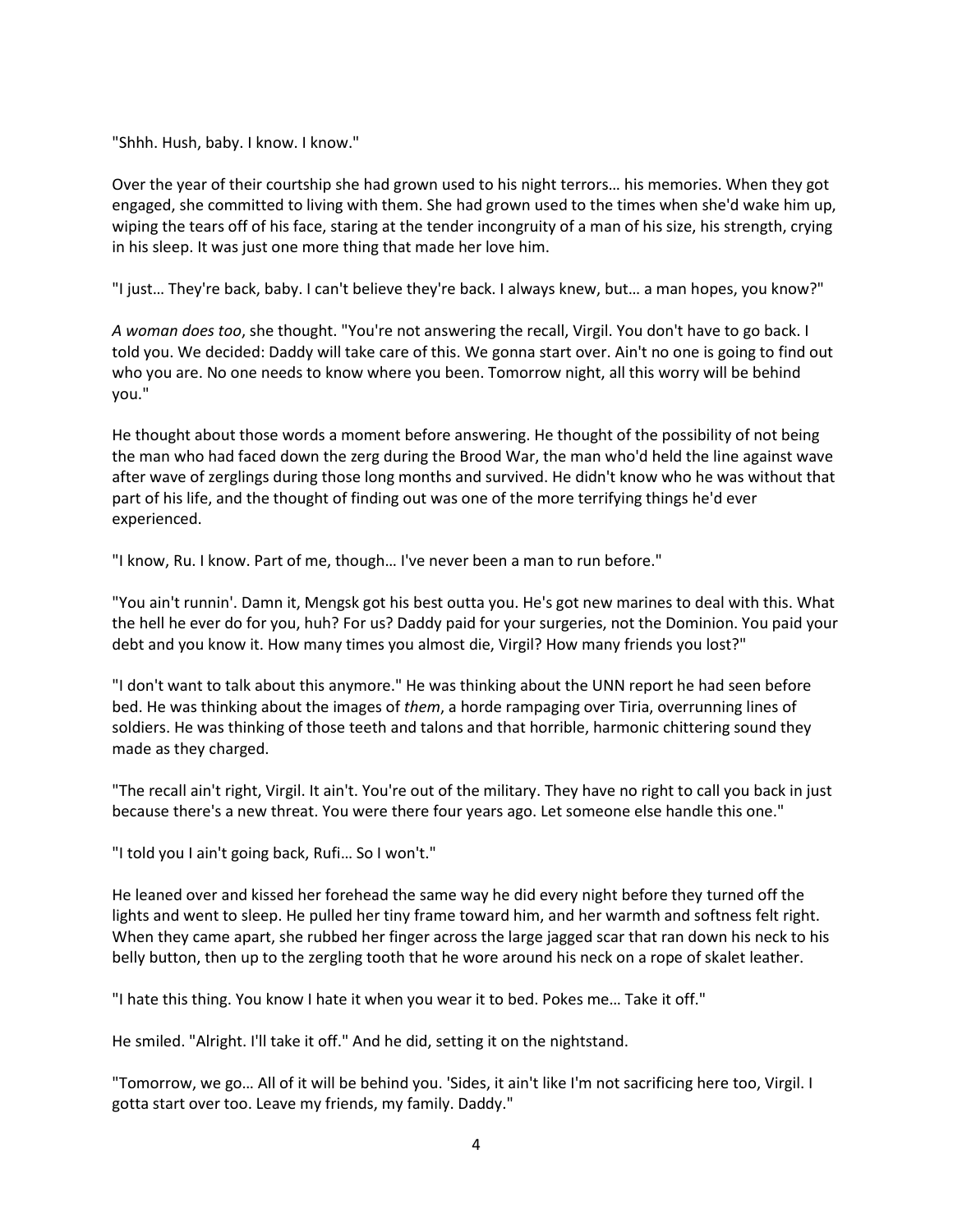"I know that."

"Now go to sleep, you big lug!"

As she rolled over, Virgil stared at the ceiling fan. It churned around and around, casting bladed shadows against the dark walls illuminated only by yellow moonslight from outside. He thought about the new life Rufi was offering. Salvation from all he'd faced. He wondered if once a man had faced the zerg, lost friends to the zerglings, and looked them in their vacuous, bleak eyes, whether he could ever get them out of the deep recesses of his mind.

The UNN reports were horrific to watch, but he couldn't stop. He had been up since sunrise, glued to the vidscreen and sipping burnt coffee. He'd almost drunk an entire pot by the time Rufi came into the kitchen.

\*\*\*

"Why are you watchin' that, Virgil?"

"Don't you wanna know what's going on out there? Gotta make sure we can still even get ourselves a planet-hopper. There's a war on, baby."

On the screen was footage of that war. The carnage of a battlecruiser crashing down into a skyscraper as mutalisks dove, swarming it in midair, spitting projectiles into the flaming, smoking hull. Ribbons of text scraped the bottom half of the monitor. None of the words were positive; they all spoke of mindnumbing body counts, worlds under siege, casualties. A war was certainly on.

"My lord." Rufi covered her mouth with both hands. Even in the morning, hair astray, mascara smeared, she was a creature of petite and caring beauty. "It's horrible."

"That's for sure, darling."

"I'm calling Daddy now. He said the forged identification docs will clear by afternoon."

"Your father's taking a big risk. Plush government jobs like his don't come around every day."

"Don't you think his daughter and future son-in-law are worth a risk like that?"

He nodded, turning back to the screen. A screaming reporter being filmed by a cambot was running down an alley.

"Shooot." Virgil saw them rounding the corner and storming down, down toward the reporter and cambot. The zerglings were countless: long claws slicing outward, carapaces clattering against the narrow walls, those dead, unfeeling eyes. Closer. CLOSER.

The scene was quickly interrupted as Donny Vermillion, UNN's most celebrated news anchor, appeared in the station's broadcast room, cutting in right before the zerglings filled the cambot's entire frame. He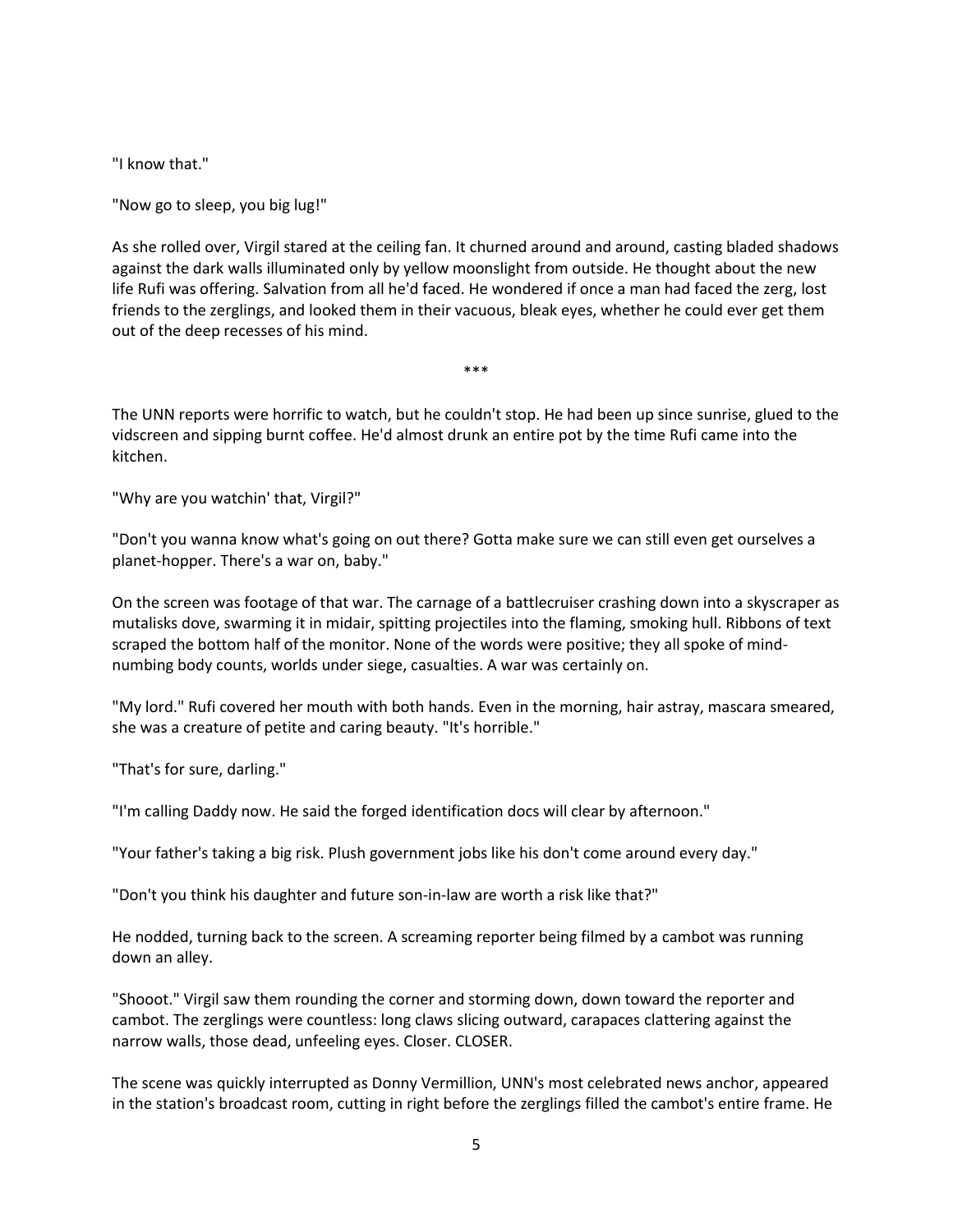was ghost white and not doing a good job at covering his revulsion at the brutal death that his colleague was facing.

"Is he…?"

"Yes." Virgil was matter of fact, stopping her before she could ask the obvious. "You calling Dad?"

"Y-y-yes," she answered, leaving the kitchen.

Virgil took a sip of coffee, his mind flashing to the image of zerglings tightly compacted, forcing their way into the alley. It reminded him of those trenches long ago. He exhaled long and hard, letting every ounce of air seep out of his lungs before he closed his eyes. A war was on.

\*\*\*

The zerglings got Albee in the Long Shadow canyons of Asteria during one of its famed saffron-hued sunsets.

Albee was a resoc, big and dim, with the blissful grin that only manifested in those who'd had their memories replaced and revised. But that didn't bother Virgil or Birch or Dave or the rest of Rho Squadron. For a resoc, he wasn't so bad. He was a helluva soldier and as lucky as a man could get. Like most resocs, he was part of the front line, flung forward into the throngs of zerg to face down their initial assault. He'd seen and survived more action in his four years, first in the Confederate Corps, then the Dominion Corps, than most soldiers saw in a lifetime… and somehow, he always made it out of the front lines, ichor splattered across his CMC, wearing that big silly grin on his face.

During downtime, Albee would talk about growing up out in the countryside of Halcyon on the prime continent. He reminisced about the beautiful green hills covered in high grass that rolled on for what seemed like an eternity beneath blue skies and little fluffy clouds. He talked about the litter of puppies that followed him everywhere he'd go, tails wagging, and how much he loved their warm, wet licks sandpapering his face on lazy afternoons, nestled up under the shade of a banyan tree. It was an idyllic childhood, and one he missed. It was what he was fighting for, so that others could enjoy moments like he remembered, so that mankind would endure against the zerg and protoss and anyone else who stood in its way.

Of course, they were fake memories, implanted in a resoc chamber on Norris VI. Everyone in Rho Squad knew it and had heard the same exact forged memories from other resocs. But no one in Rho would ever say a bad word about the gentle giant or his illusion of a past. On R&R at Bacchus Moon in the Cat House Bar, one of the privates from Alpha Squad who'd had too many Umojan zippers tried to point out these fake memories to Albee. He was quickly met with a gut punch from Virgil that resulted in a barroom brawl between marines. Virgil wanted Albee's memories to be his own, fake or not: to be the one respite the brute had from the horrors faced day in and day out on the battlefield. No one was going to discredit them.

In the streets of Nephor II, Caine and Albee encountered a woman who, upon seeing the big resoc, began screaming and pointing at him. "The Butcher! My god, he's the Butcher of Pridewater! Here?!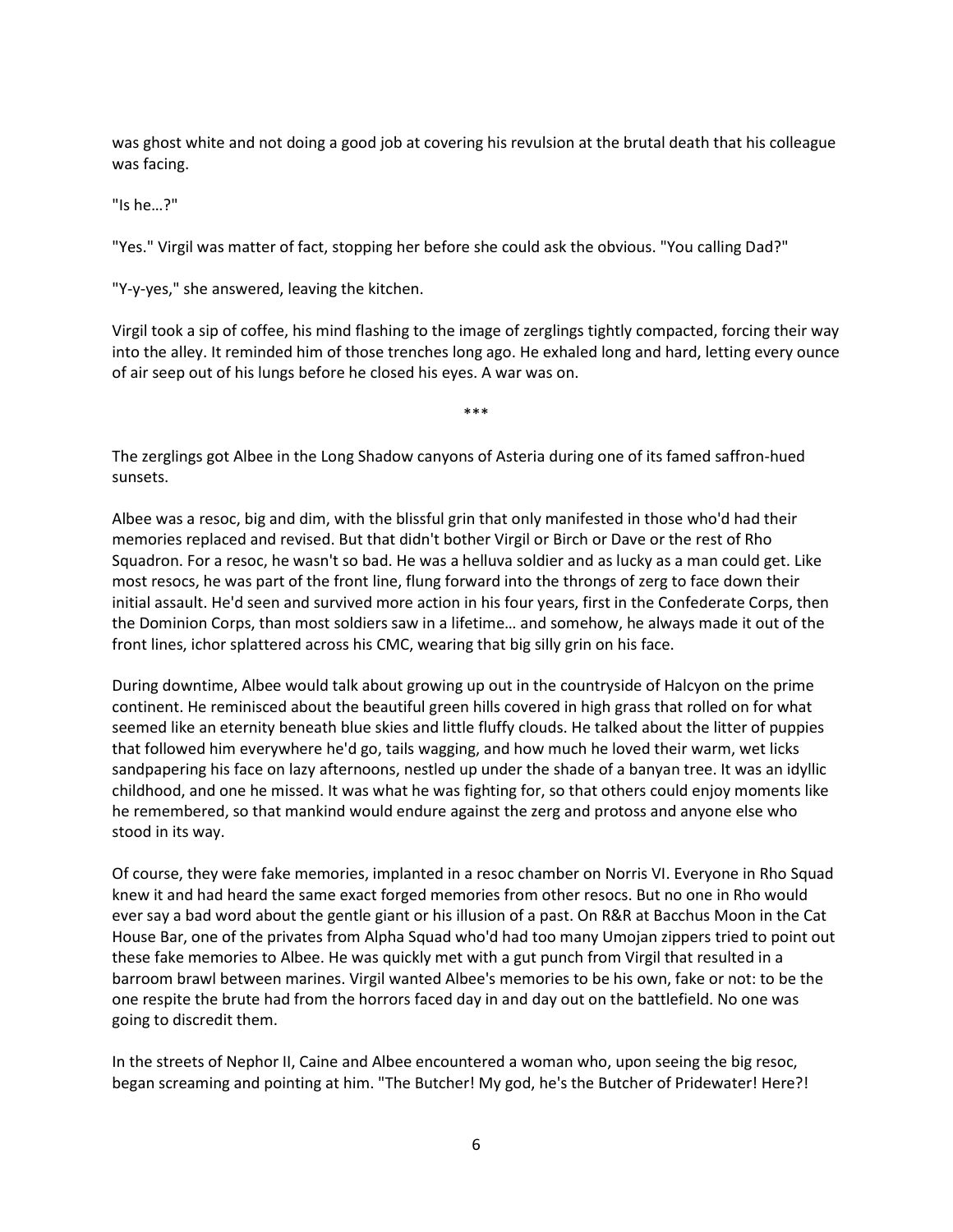Stop him! Someone has to stop him!" She was immediately escorted away by local authorities. Neither Caine nor Albee knew what had caused it.

Weeks later, with the incident gnawing away in the back of Caine's mind, he did some research on his lucky front-line soldier. It was then that Caine learned some things were best left unknown when it came to resocialized marines. Albee, who talked about the joy of puppies and the beauty of hills that went on forever, was also known as "The Butcher of Pridewater" for a string of murders that spanned over ten years in the slums of the capital city. He had been known to torture his victims, to enjoy the sound of their pained screams, keeping them alive for days. The images that accompanied the data were horrific, and Caine now understood where the savagery he had seen take hold of Albee on the battlefield came from. But still, every time Albee's eyes would glaze over in bliss as he talked about the smooth beige fur of the tiny puppies, their nipping baby teeth caressing his arms, wet noses sending his skin into goose bumps, Caine could only think about what a success the resoc program actually was redeeming even the worst among us.

When the zerglings got Albee, he was knee deep in thick purple creep. Rho Squadron had marched into the Long Shadow canyons with a contingent of firebats and backed by the heavy bombardment of siege tanks and goliaths. They had come in to "mop up," as Caine put it. The zerg infestation had been pushed back deep into the canyons to a hive cluster tucked within. As long as a hive survived on Asteria, the zerg would never stop attacking. The strike was a roaring success. Charred hydralisk corpses had sunk into the creep, and spawning pools oozed larvae carcasses. Hatcheries and other structures crumbled in bioplasmic splashes.

The thundering boom from siege tank fire rattled Albee's CMC suit. As always he was leading the charge, at the forefront of the battle and pushing deeper into the hive cluster. It didn't seem as if there were many zerg left, most chopped down in a hail of goliath autocannon fire. Albee didn't think there was much to be concerned about when he lowered his gauss rifle to take in the carnage he and his boys had wrought. It was a glorious sight for a terran. The living entities that were zerg structures were now ripped apart and had splattered onto one another, throbbing and pulsing veins jutting out, spraying the ground with a thick bloody miasma. This was victory. Albee felt a sense of pride.

The zerglings burst from a nearby spawning pool with a cacophony of rabid and mostly unheard screams. Albee didn't see them; no one did. The golden light of the famed canyon sunsets had cast everything in muted sepia, and the infamous long shadows had cut swaths of dark over the creep. The moment must have hit home with the lucky private. It was as if the dust particles dancing in the light reminded him of spring leaves drifting in the country breeze of his fake youth.

He had no idea what had hit him as he collapsed face first into the creep. Zerglings poured on top of him, jabbing and cutting, slashing and ripping, like wild animals come to feed, fighting over position as if they took joy in making sure each one of the pack got to pound its talons deep into the mess below them.

When the battle was over, there was nothing left of the Butcher of Pridewater. He was little more than a scattered Rorschach stain on violet creep, nothing more than a memory etched permanently into the minds of those who had served with him.

\*\*\*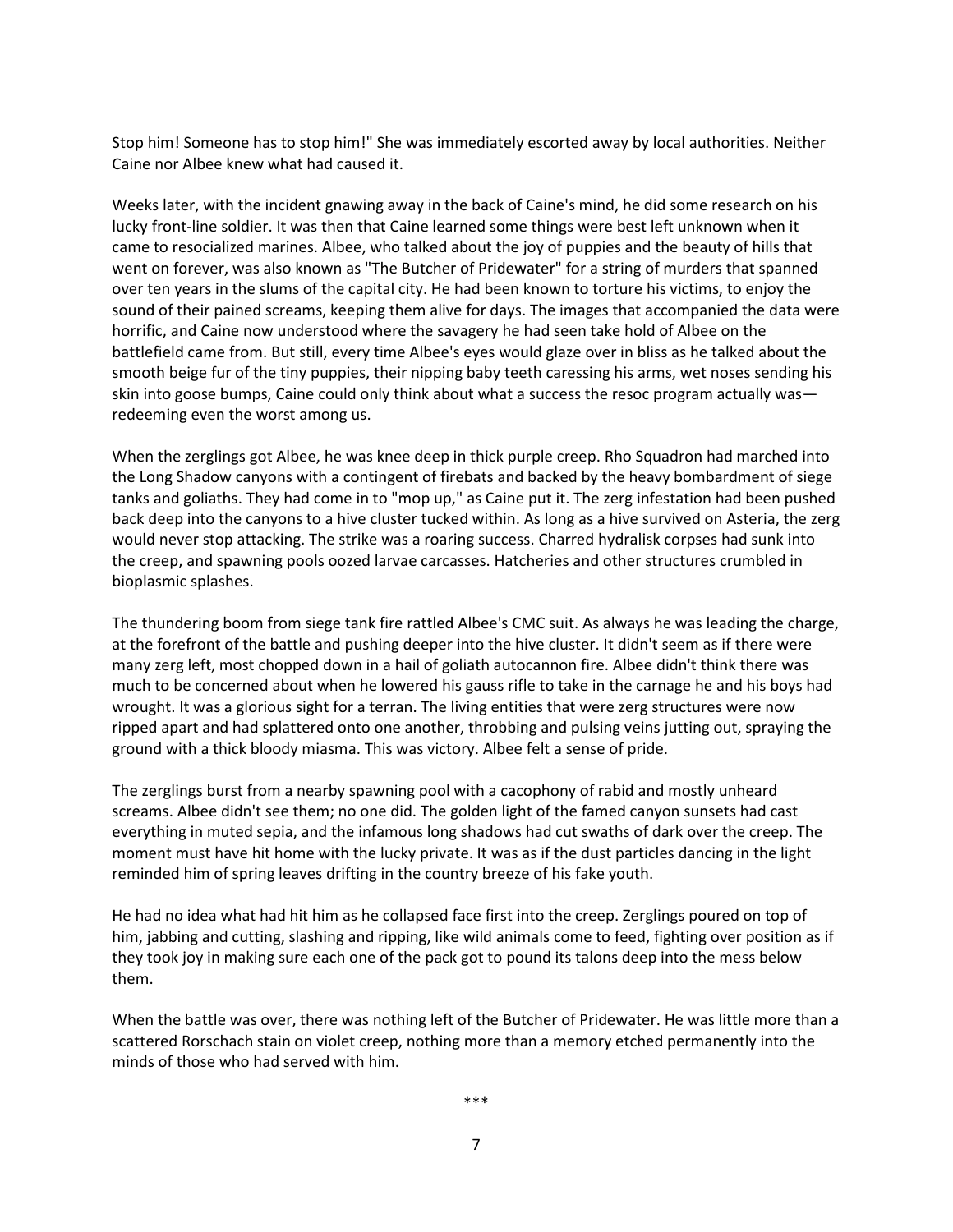"You could farm. Shiloh's got great agriculture programs," Rufi said, stuffing her duffle bag with a lavender blouse.

"We gonna be farmers now?"

"Sure, why not?" Her laughter was musical. "I think that sounds like a nice life; don't you?"

Virgil reached in the closet and yanked a t-shirt off the rack. She waited for his response. He slowly took the hanger out from the collar, tossed it aside, and pushed the shirt into his bag.

"Well?"

The charming grin that had made her first find him attractive, despite the scars and stoic demeanor, filled his face. "Farming sounds like fun… It's honest work… You gonna be my little farmer's wife?"

"Why, you know it. Just think, Virgil: open space, growing our own food. Our kids… if we have kids, that is… well, our kids could grow up with fresh air, have all that land."

"You think we got enough credits to have a lot of land?"

"Things are cheap on Shiloh."

"You bet they are. Why do you think that is?" It wasn't a question. It was a statement.

Her radiant smile drooped to a frown. "Why would you say that? I'm… I'm trying here, Virgil. I'm really trying."

He walked over to her and brought her close. She tried to pull herself away but was instantly returned to his firm grip. "Listen here, little lady. I'll be your farmer husband, and we'll have those kids you're always talking about and a simple little life where we'll know all our neighbors' names and—"

"And never talk about zerglings or… or Rho Squad again?"

He squeezed hard. "Now why would *you* say that? The Corps will always be with me, Ru."

As close as they had gotten over the last year, there would always be a gulf between them. She couldn't possibly understand what he'd experienced.

"Doesn't mean you have to let them rule your life," she said.

"I don't."

She looked him in his eyes. Her smile came back, filling her whole face like a balloon bursting with helium. "I'm gonna be a farmer's wife."

He kissed her gently. "I appreciate this chance to start over. I do."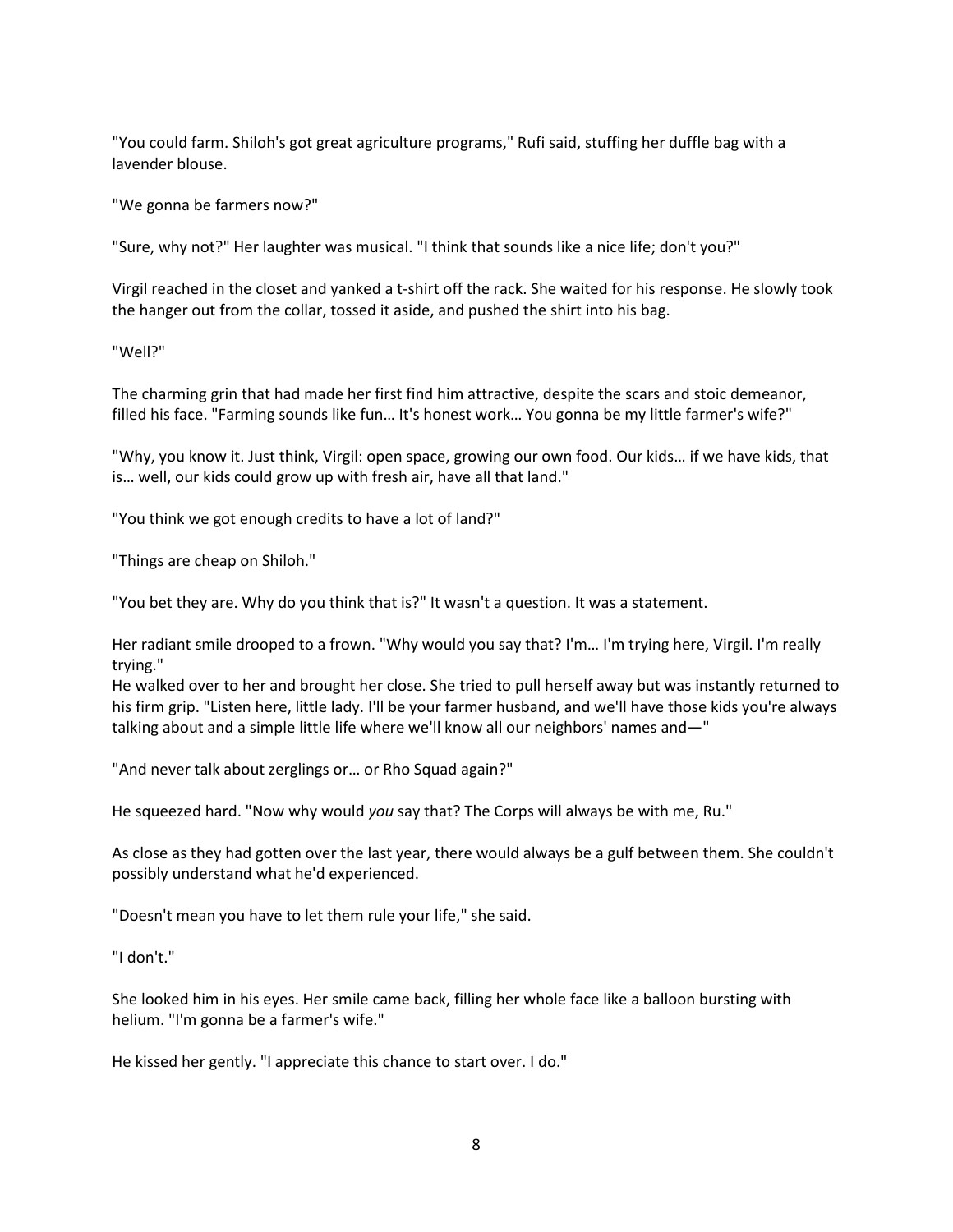"Oh! Gotta go. The IDs should be ready. You, mister, need to have that closet cleaned out and be packed by the time I get back."

Virgil let her go and walked to the closet. He clicked the light and kneeled down. He lifted up a pile of shirts. Underneath was a dusty footlocker.

"You can't bring that, Virg."

"I know."

"You gotta get rid of what's inside it too, you know? There can't be any evidence of who we were. You heard Daddy."

"I know."

"I know it ain't easy."

"It's not."

When she left, he turned back to the footlocker and opened it. Memories wafted up with the dank, moldy smell from inside. He hadn't opened it in years. There were medals that he was once so proud of, now collecting dust and hidden away; a dried cigar; a hypersonic spike; one of Irmscher's unregulated fones. Then he felt something sticky. His initial reaction was to yank his hand back. *Creep!* Of course, it wasn't creep. It slowly came to him.

"Dave." The name came out in a breathy exhalation as he pulled out what he'd found. It was a half-used chunk of blue wax… thruster board wax. Virgil brought it up to his nose and took a deep whiff. The rich, nutty scent brought him back to the time he was trying to escape from.

\*\*\*

The zerglings got Dave in his own bed, sleeping off a drunken night of poker. Sometimes that was how it happened.

Big Wave Dave came from Santori Isle on Miranar. He was a member of the Screaming Sixes, a thruster board club that was famous for surfing the mountain-sized waves that pulverized Santori's coastlines. They were the same waves that were responsible for the hydroelectric charges that powered the cities across that world. Scientists said waves of that scale were due to Miranar's triple-moon gravitational pull, a perfect alignment of nature; the odds of it occurring elsewhere were extremely miniscule.

The Screaming Sixes were known to follow the planet's mercurial seasonal weather patterns and flock to the island continent during winter, when those patterns were sure to coalesce. The swells were massive then, 30- to 60-meter dark oceanic peaks frothing up from the depths like ominous harbingers. The embattled towns that lined the coast would be flush with thruster boarders from across the system, their hospitals and morgues bloating with the bodies of wannabes. It was one of these wannabes who led Dave to the Marine Corps.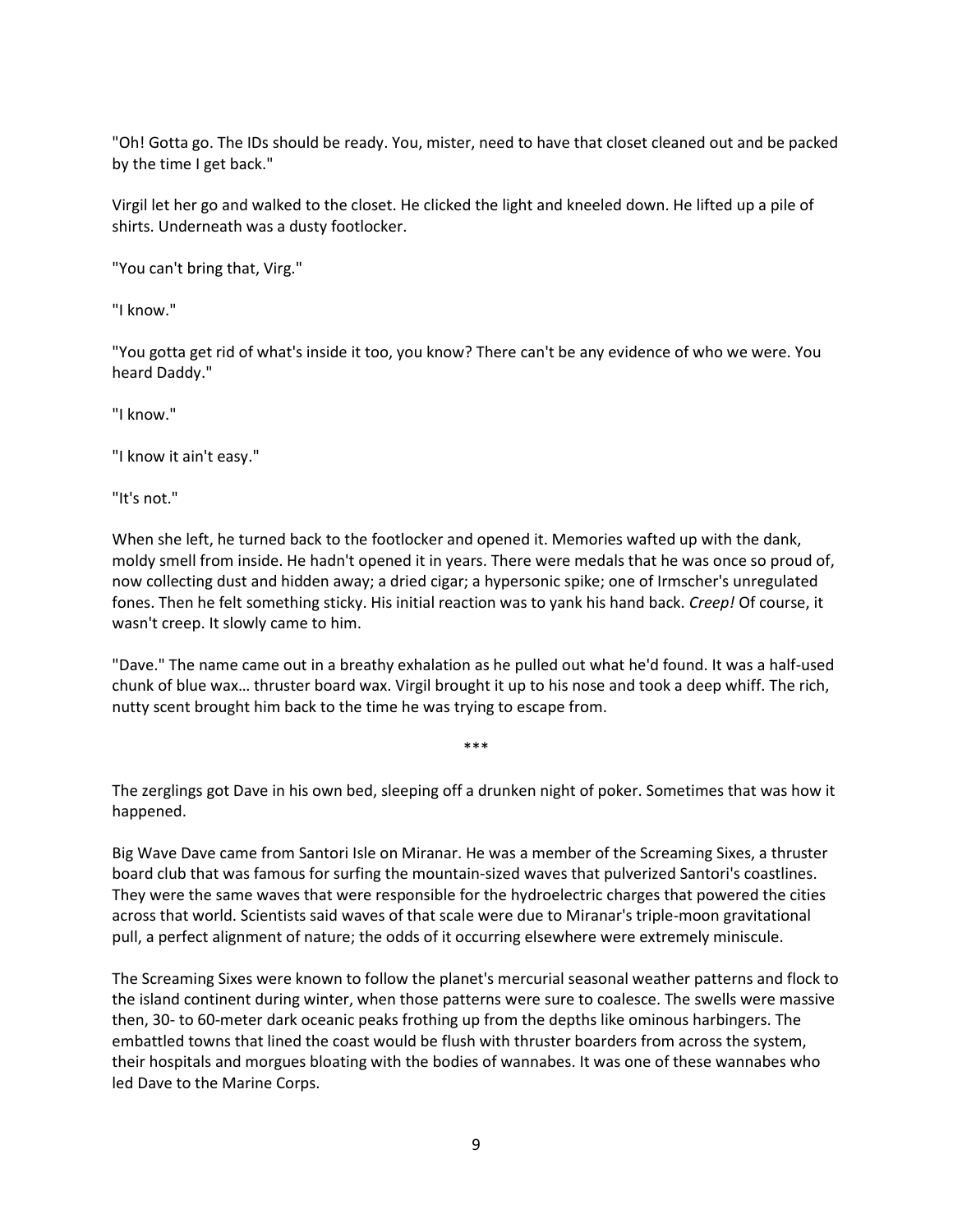"If it wasn't for dem faker punks, I wouldn't be out here with you slikes," he'd say to Virgil or Birch or anyone of Rho in earshot who would listen. "It's just your luck that I had a hot temper."

The Dominion Marines had a strong recruiting presence among the prison systems throughout the sector, and it was on those rosters where they found Dave, who did indeed have a hot temper. At Bar Method, an underwater hot spot six clicks below sea level, one of the hottest thruster board hangouts on the planet, Big Wave Dave had run into a few tourists who were getting a bit too fresh with one of the local girls.

"I was like a knight in shining armor, bro… Walked up to dem boys and taught 'em what happens when you mess with a Santori loc."

And he did, except things got out of hand and Dave lost control. A few broken bottles later, and the bar was covered in blood. A med unit had to be called in to remove the crippled messes that Dave had created. At the time Dave had been a scraggily, skinny thruster punk with long dreaded hair and islander glow tats, what the boys in Dominion prisons called "fresh meat." After his sentencing, admiring the sort of temper that could put so many men in the hospital, a Dominion recruiter made him an offer: 10 years of loyal service to Emperor Mengsk, or 40 of hard labor in prison. The answer he gave back was:

## "Do I have to cut my dreads?"

Though it pained him, they were gone, and he was off to boot camp. Several stim and steroid treatments later and he was on the front lines of the Brood War, 50 pounds of muscle heavier and a Rho Squad poker fixture. Criminal recruits didn't get R&R, and so Scotty Bolger's and gambling were his only escapes.

He missed the days out on the waves. He missed slicing the open face of a deep gray, building-sized swell, the board's ion thrusters pushing him higher and higher, and his dreads, the dreads he missed, blowing back in the breeze. To compensate the best way he could, he kept a bar of Mr. Snorggs's Thruster Wax in his footlocker and took deep inhales from it during downtime, not caring what Virgil or Birch or any of the others said when they mocked him. He knew, in ten years, if he could just hold on, survive, time would fly by and he'd be out there again, carving the winter waves of Santori.

The zerglings got Dave in the barracks after a sensor tower malfunctioned and a litter of the monsters made a mad dash into the base on Seti. Dave was so stone cold drunk he slept through the internal alarms and the sonic spike fire. He slept through as the xenos shredded the security gates and ripped their wave into the barracks. He slept through all the way to the point when one leaped on top of him, shaking his bed with its thunderous weight.

When he woke up, it was in a state of delirium, glaring up into the eyes of death incarnate, a zergling with a Cheshire cat grimace forcing open its mouth. He woke up in time to feel the pain of large talons ramming into him over and over and over, his entrails pouring out of his stomach, looking like his longcut-off dreads.

Virgil and Birch managed to shoot the zergling down while it was still on top of Dave. Maybe there was some satisfaction to be had in that.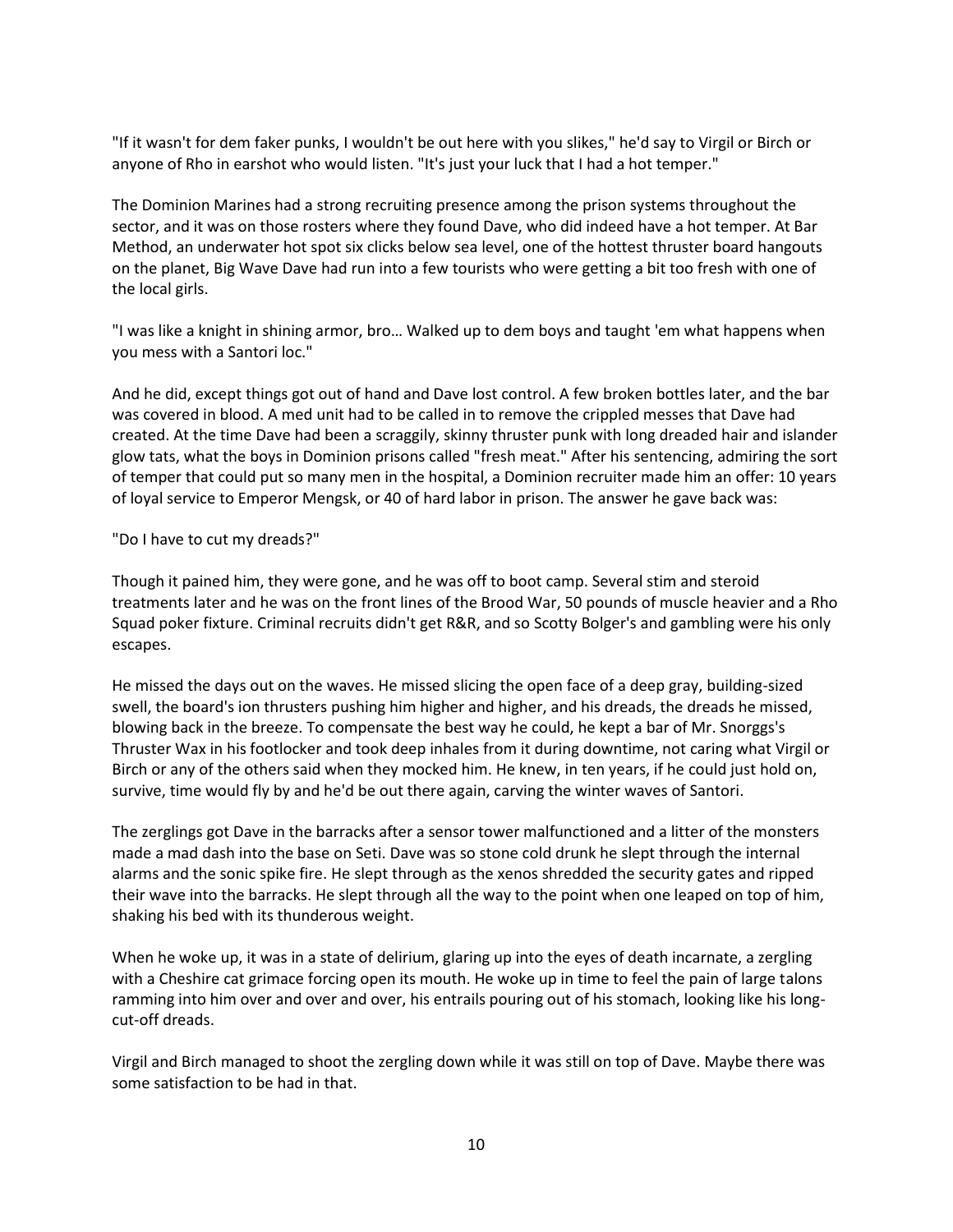\*\*\*

Virgil looked down at the two little bags that composed all that he would bring to start his new life as a farmer or father or both. Everything else of his had been thrown out. Alone in their tiny apartment, the silence was deafening. Every time he closed his eyes, all he could see were visions of zerglings, of hydralisks and mutalisks, of news reports of carnage and death. But mostly zerglings, because that was what you always saw first and most.

He jumped with a start, eyes snapping open, as she entered the front door. Tears streaked her face like long transparent veins. She wiped her nose with the sleeve of her shirt. He thought it was cute.

"Oh, Ru. You okay?"

"Just hard sayin' goodbye, is all… Just hard." He got up and wrapped his arms around her, and she smiled. "Daddy said he can try to visit when things calm down a bit. Maybe a year or two. He thinks he can come under a fake identity. I'll… I'll see him again."

"You get the IDs?"

She yanked herself away, nodding and digging into her oversized purse. She pulled out two holocard digi-IDs, the kind that had come into use on Shiloh, and handed him one. Virgil pressed the tiny button, and a holoprojection popped up from the thin card. It was his face, all right, but not his name or data. His holographic head circled in 3-D, showing all sides while paragraphs of personal information scrolled next to it. Rufi looked at his reaction through the image, biting her lower lip, wondering how he'd respond.

"Derek Dayton?" he finally said. "I sound like a character from a superhero vid."

"Well, mine's Jossie Thomas… That ain't too pretty… And I went to school for bioplasmic studies, of all things." She pressed her ID card, and a holographic rendering of her head beamed out. "My shuttle leaves in an hour. Yours in two. Daddy made the arrangements that way so as not to draw no suspicion. He said we shouldn't give anyone reason to think we knew each other before planetfall. He said we should meet there… maybe in the starport… pretend it's the first time."

"Gonna have to do a lot of pretending from here on out, I imagine."

"I imagine… I should go, Virgil…" Her chime-like laughter returned. "I mean, Derek."

"Come here, Jossie." He kissed her forehead the way he always did. "I love you. You know that."

"I do." And she kissed him on the lips. It was long and slow, and what was most important was that their bodies were pushed into each other. What was most important was their closeness. Finally, after what seemed like an eon, she released him. "You're on shuttle 3801. Don't be late! There's extra security given the zerg threat."

"What would I do without you?" He grinned.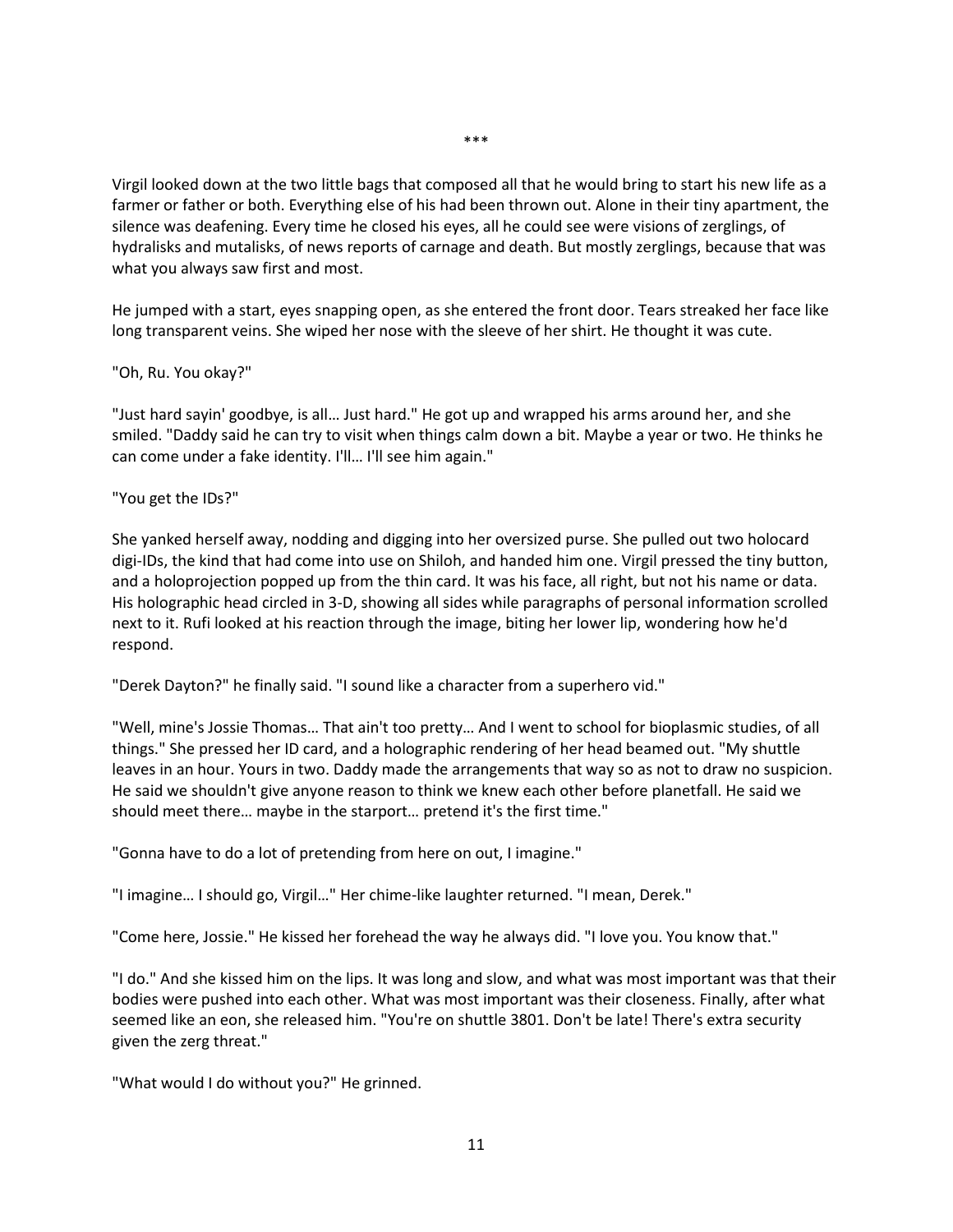"Don't ask me." She laughed. "See you there."

And she was gone, leaving their little apartment, leaving their old life for good.

Virgil sat back down and did nothing. He stared at the dirty wall for an hour, mind a blank for the first time in ages. When the hour was up, he stood, lifted his bags, and walked to the door. But something stopped him. Something was missing. He set the bags down. He looked back at the apartment. It was so empty now. The flavor that had been the collage of her life and his smashed together was gone. It was just a drab, plain space, the barren landscape of what was.

Before he left he decided that he'd better give the place one more once-over just to make sure he didn't forget anything.

He saw it the second he walked into the bedroom. There, on the nightstand, was the zergling tooth. He picked it up and ran his finger against its serrated edge. It was still so sharp that he didn't even feel the thing slice his hand. It wasn't until he noticed the blood running down his arm that he became conscious of the tiny gash.

\*\*\*

The zerglings got Birch when they overran the terran base on Urona Sigma. Once again, the evacuation dropships were late, the way it always seemed they were.

Birch was once an upper school demolition star from Shiloh, a greasy motor head who knew little else. Demolition was a particularly brutal sport, the kind parents always tried to have banned from the schools but never could succeed in doing. Much like the demolition derby drivers of Old Earth, demolition jockeys built their vehicles and then used them to "knock out" their competitors. It was king of the hill at 190 kilometers an hour with no hill, just unstable, rocky gravel. The car with the most knockouts (that could still function) won. Every year scores of young men and the occasional woman were hospitalized for severe burns, breaks, and bruises; a handful would die. Birch was the best. Hands down. It was all he lived for. His life outside of school had been spent elbow deep in the engine of whatever car he had been building at the time, thinking about getting back into the arena. In upper school he held the record for most knockouts and never once had been hospitalized for injuries. For a time, he had been a local legend.

When he graduated, the depression set in. He no longer had the fame, praise, or weekly adrenaline rush of his upper school days. He had never made the greatest grades, so he went to work doing the only other thing he was good at and became a mechanic. After two years of tinkering away at cars, transports, and vulture bikes, all the cheerleaders who remembered his glory days had moved on to other worlds or other lives. His trips back to practice when school would get out had been met with less and less enthusiasm by the newer crop of motor heads, who all thought Birch's records sounded breakable. Day by day, his small-town fame had become a fading memory.

The underground demolition leagues were run by the mob. Everyone knew that. Everyone knew that working for them meant offering yourself up to thrown matches, loss of financial control, and dishonor. As much as Birch missed the rush, the roar of the engines, the vibration of the uncomfortable seats he'd use because they were cheap, and the spike in his heart rate as the world would fade away and he'd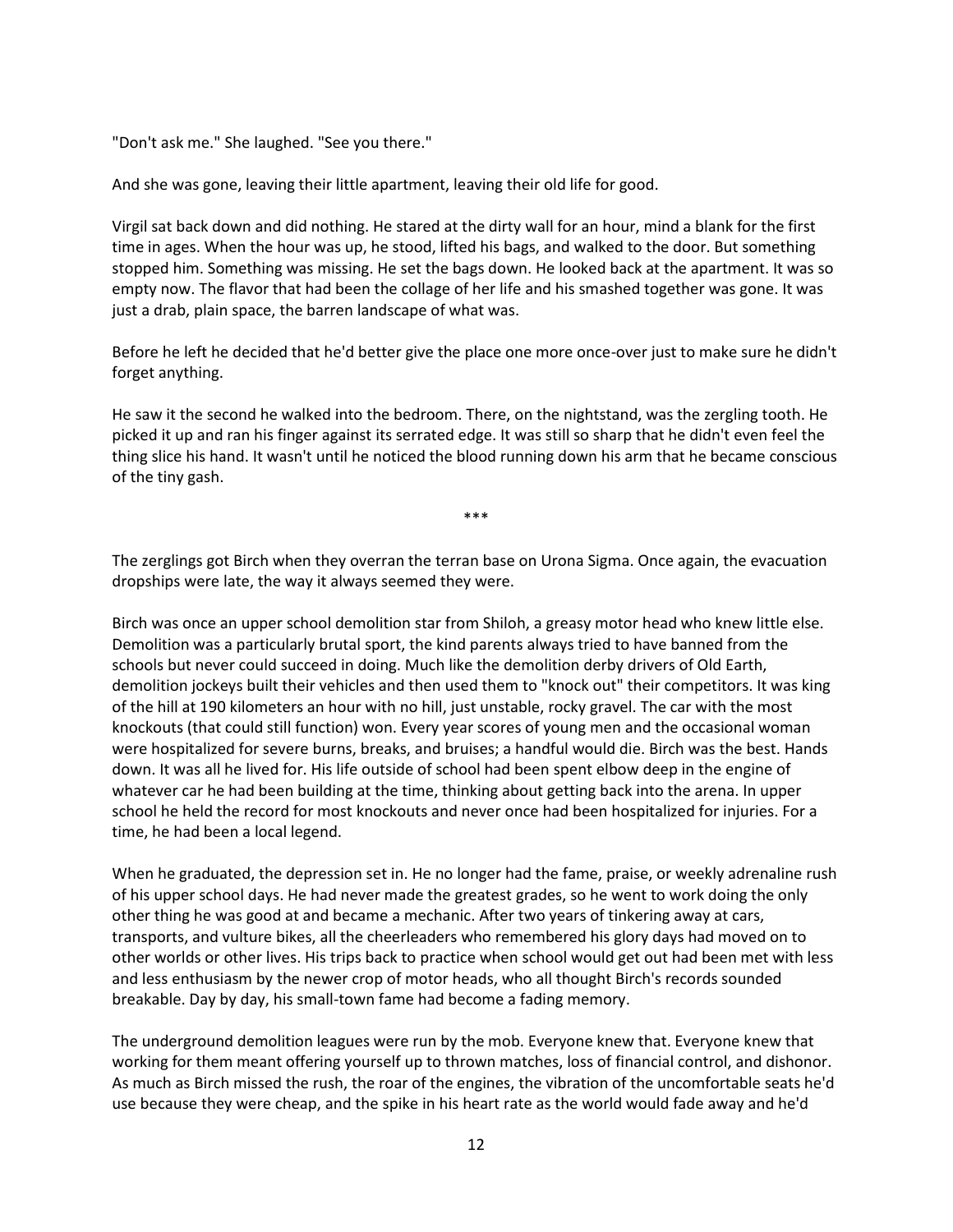zone out, accelerating right at a rival, he wasn't willing to hand over his record to the betting whims of an underworld mob boss who would ask him for the occasional loss. Birch took pride in what he was good at and couldn't imagine letting that one thing go.

But he did miss the rush. He missed being in the action, uncertain if at any moment all hell would break loose, the only thing stopping that being his pure focus. That sort of concentration in the midst of fury had made him alive. Without it he'd started to feel dead, redundant, like someone else. It was a Dominion Marine Corps holo ad that got him. It was the sound of Emperor Mengsk's inspiring voice over images of neosteel-covered marines firing heavy gauss rifles that made the idea of leaving Shiloh and joining the Corps a viable option. There was a threat in the universe, and maybe he could combat it. Days later he was in boot camp on Turaxis II. Initially, given his past, he had assumed that he'd be signed up as a vulture or tank pilot, but the Corps already had enough of them. What it needed were front-line marines, grunts, fodder.

Virgil Caine and Birch hit it off instantly. Caine got a loyal partner in crime to help execute his orders, and Birch had a real friend for the first time since his demolition days. They'd talk late into the night over bottles of Scotty Bolger's, sharing things that only the bonds of combat allowed men to. Caine opened up to the younger soldier, telling him that he never thought he would find a woman who would love him, that he was too much a man of the Corps, and women were intuitive and could sense that sort of thing. Birch did his best to discourage the idea, but they both saw an element of truth to it. Birch told Caine that he never thought he'd ever experience the sense of accomplishment he'd had in his upper school days again, and that the idea of it scared the hell out of him.

When the zerglings got Birch, the base was already overrun, and most of the standing structures were consumed in flames, bombarded by mutalisks soaring down from above. Virgil and Birch were running as fast as their CMCs would carry them toward the rendezvous mark. Command had said that dropships were inbound for evac. Command said a lot of things.

"Where the hell is the damned evac?!!" Virgil screamed into his comm as a concussive, splattering blast ripped up the ground next to him.

"No one's answering," Birch said, turning back and firing blindly. "My God," he whispered, startled. There was nothing in the universe that struck deeper terror in a man than the sight of an army of zerglings flooding a compound. There were hundreds, hopping and charging, ripping men down and shredding buildings. They were legion, overwhelming. It was nothing but a biological sea of muted browns and purples, claws, talons, and teeth. A swarm of dead-eyed monsters. Birch continued to fire!

"Cease fire!" Virgil insisted. "Keep moving, soldier. You're only drawing attention to us… This battle is lost. Go! Go! Go!"

"Darn it, Sarge, I want to kill these bastards."

"Just keep moving!"

"For what? Evac's left us here, Virg; ain't no dropships on the horizon. This is our last stand."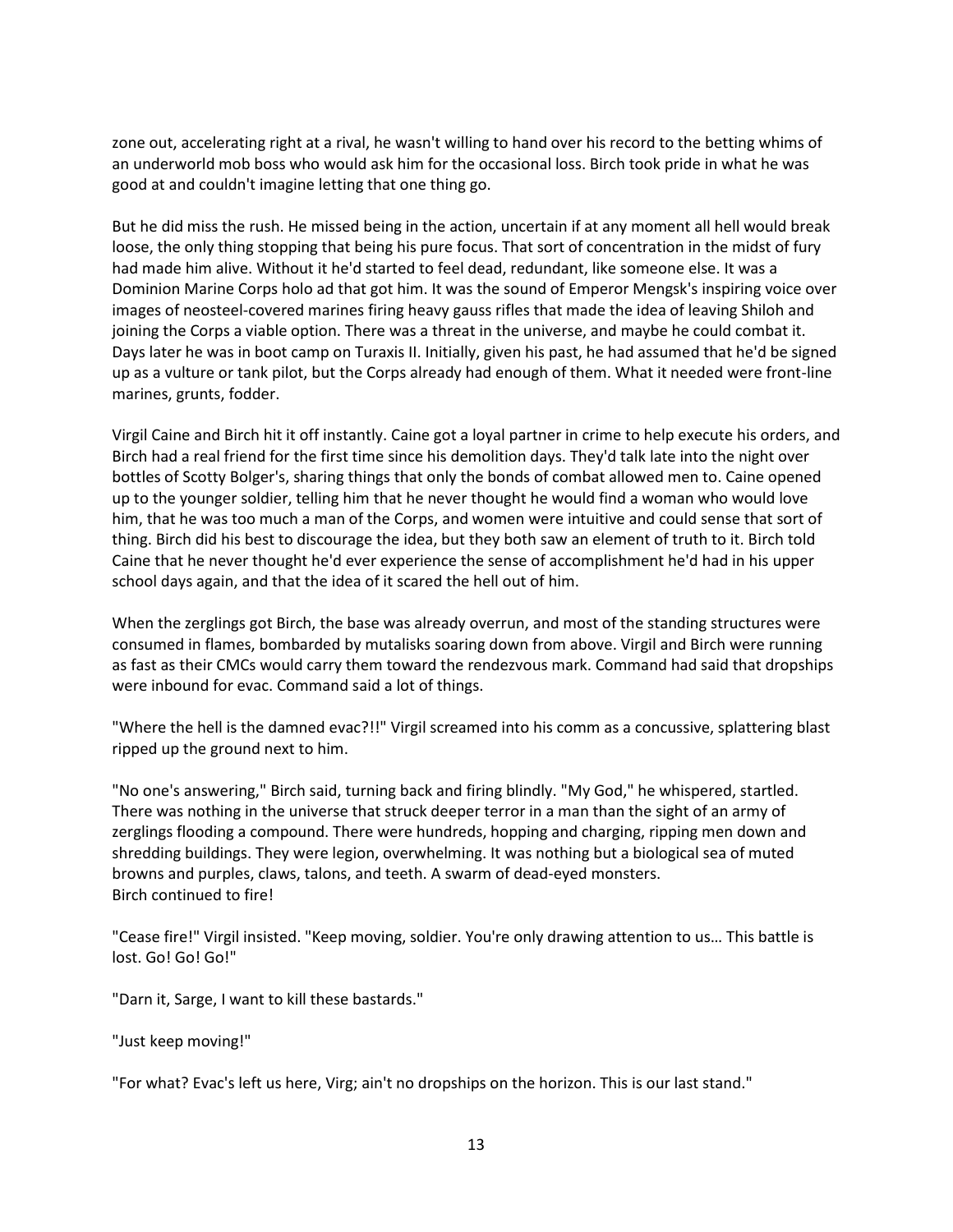"That's an order, Birch… Hell, forget that. Do it for me, for your friend. Not rank!" That was all Virgil had to say. Birch stopped firing and broke back into a run without a second thought.

Moments later, coasting across the skyline came two dropships like a beacon of red hope.

"They're coming… They're coming in."

"Move!"

It didn't take long for a mutalisk to see the aid and tail the terran vessels. The two dropships divided, one trying to break the mutalisk off of the other and lose it in a chase. The muta followed as the other dropship arced to the rally point, where Virgil and Birch stood waving their arms.

The dropship hatch popped open, and a female voice screamed from inside, "Strap yourselves in, boys!"

Just as the two were about to hop aboard, a whistling scream ripped through the sky above. But it wasn't a zerg; it was the sound of the other dropship spiraling out of control, smoking and on fire, heading right toward them. Without a second to react, the dropship that had been waiting for them pulled up, trying not to get caught in the explosion that was sure to follow and leaving Virgil and Birch scurrying for cover.

## BOOOOOOM!

When the dropship hit the ground, the earth below rattled. Flames licked the surface and ignited in long snaking strips across the rally point. High above, the remaining dropship began to turn back, searching for the right angle to evac Virgil and Birch.

That was when they heard it, that familiar sound of horrible chittering, amplified by numbers. A hundred or maybe five hundred zerglings charged at them.

"Run, Sarge… Damn it, Virg, run!"

"Birch, follow me! That's an order."

But he didn't. Instead, he turned and faced the throng, mashing down on his trigger as fast and as hard as he could until, like a colossal wave breaking over the shoreline, the horde hit him so hard that he toppled over and was trampled as if he had never been there to begin with. Some stopped to shred his body; others focused on Virgil, who was still running toward the now-waiting dropship.

"Hurry, marine, hurry. Do not look back!" the pilot screamed.

Virgil just ran, though every fiber of his being made him want to look back, to see if he could get one last glimpse of his friend, to see if he was still alive. He knew that thought was ludicrous, but he hoped. Finally, he reached the dropship and leaped inside.

But he wasn't alone! A zergling soared into the air as the ship was pulling away and clamped onto the railing, yanking itself up as the hatch closed down.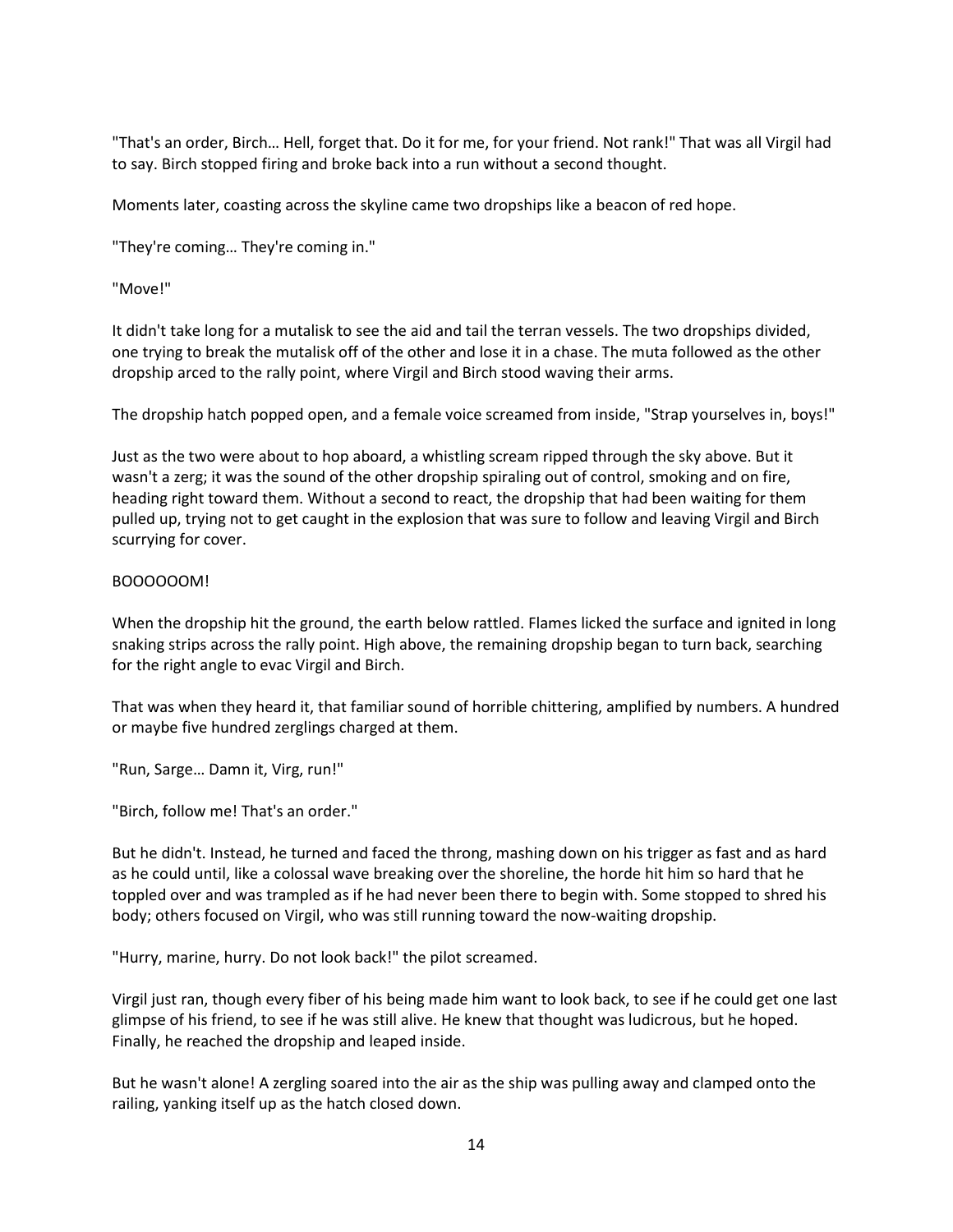"*Shoot!* That thing is getting in." The pilot was terrified, doing her best to get the ship out of the fire zone, and even more frightened at having a live zerg this close to her. Zerglings looked scary enough from up high, but at this range they were a living nightmare.

Virgil backed against the metal frame of the ship. The zergling had managed to get inside and with uncanny speed flung itself toward him, talon extended up to strike!

At such a close range the sonic spikes from Virgil's rifle turned the zergling's head into hanging, disjointed ground meat, nothing more than a putty of gore and teeth. But it didn't stop. The creature kept coming and drove its talon down into Virgil's chest, cracking apart the CMC armor and ripping the flesh underneath. Virgil screamed as the gun fell from his hand. The zergling was dying but was still conscious enough to pull its talon back for another desperate strike.

That was when he acted, fighting back the darkness that was clawing at his consciousness from the loss of blood. As the talon came in for a second slice, Virgil swung his fist right into what was left of the zergling's face, smashing its teeth to bits and knocking it back. With every ounce of willpower he ever had, Virgil thrust himself forward and punched again with the full automated power of the CMC behind the swing, and again and again and again, until the creature stopped moving and he tumbled over to his side, the world fading to black.

The last thing he remembered seeing before waking up in the hospital was a broken zergling tooth clenched tightly in his gauntlet-covered hand.

Birch was dead. Rho Squad had been obliterated during the base assault. Virgil was all that was left.

After bandaging his hand, Virgil put the tooth around his neck and walked to the front door. He knew that he should have left it, that no farmer heading to Shiloh had a zergling tooth for a necklace, but it was something he just couldn't throw away. He made sure it was underneath his shirt's collar so no one would see it. But he knew it was there.

\*\*\*

The streets were alive with panicked citizens rushing to who knew where. A holocast reporter, 20 meters high, was broadcasting the events that were taking place throughout the system. Graphics showed the Swarm's interplanetary assault spreading from world to world. Virgil tried not to look; he tried hard to keep his head forward, focused.

As he turned the corner he saw a group of men and women huddled around a Dominion recruiting office. There were two lines forming. One read NEW RECRUITS; the other, RECALL SOLDIERS. A war was on, and soldiers were signing up to fight.

Virgil hastened his steps, trying not to look at the men and women who were signing back up, doing their duty.

He reached the transpo pickup station and sat down on the bench, waiting for the next ride to Kurtz Starport. The display showed the bus was inbound. It would only be moments now.